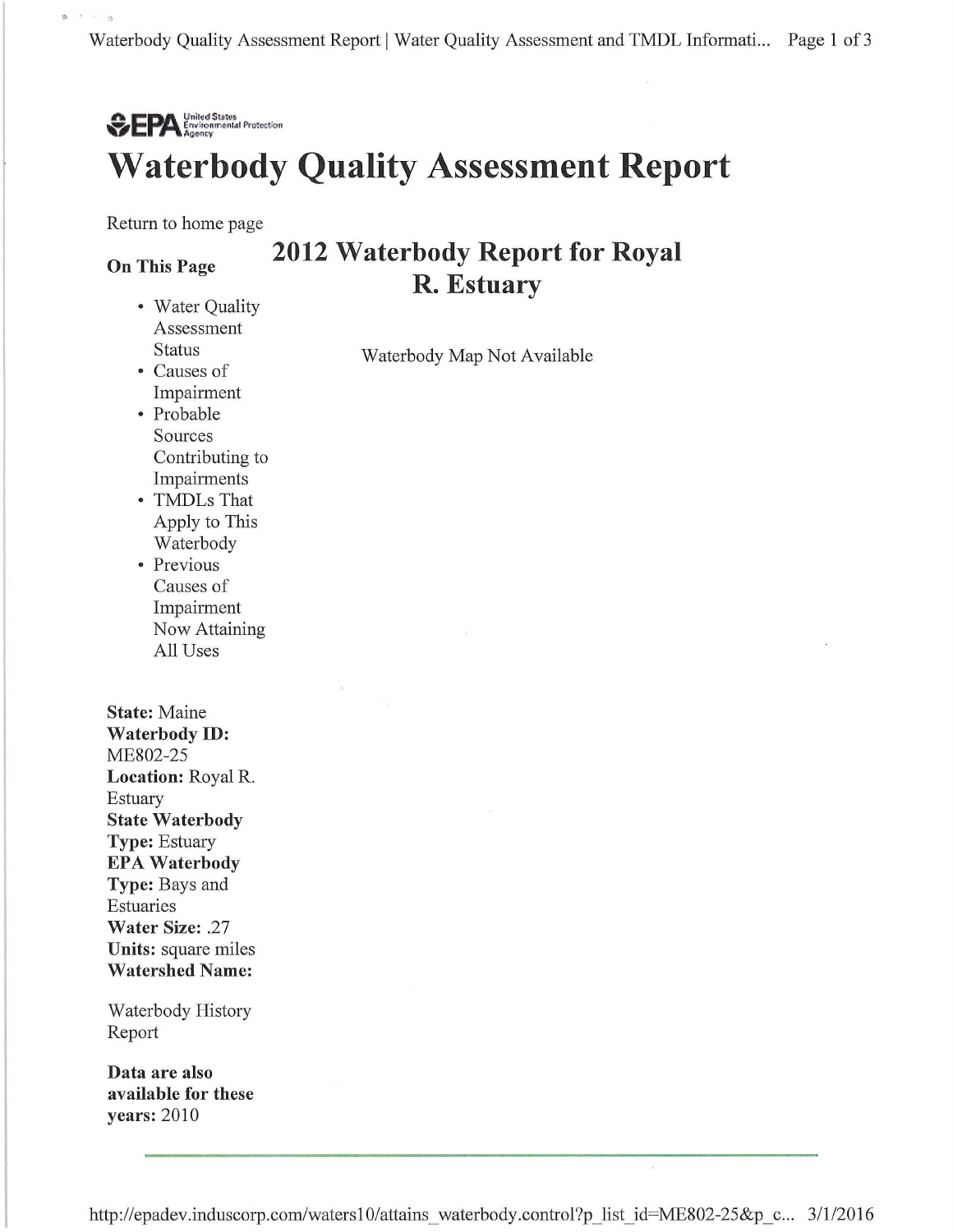### Water Quality Assessment Status for Reporting Year 2012

#### The overall status of this waterbody is Impaired.

| Description of this table |                                                                                  |               |  |  |
|---------------------------|----------------------------------------------------------------------------------|---------------|--|--|
| <b>Designated Use</b>     | <b>Designated Use Group</b>                                                      | <b>Status</b> |  |  |
|                           | Fish And Other Estuarine And Marine Fish, Shellfish, And Wildlife Protection And | Impaired      |  |  |
| Life                      | Propagation                                                                      |               |  |  |

### Causes of Impairment for Reporting Year 2012

| <b>Cause of</b><br>Impairment | <b>Cause of Impairment</b><br>Group                                                     | <b>Designated Use(s)</b>                                   | <b>State TMDL</b><br><b>Development Status</b> |
|-------------------------------|-----------------------------------------------------------------------------------------|------------------------------------------------------------|------------------------------------------------|
| Dissolved Oxygen              | Organic<br>Enrichment/Oxygen<br>Depletion                                               | Fish And Other Estuarine TMDL needed<br>And Marine Life    |                                                |
| Fecal Coliform                | Pathogens                                                                               | Fish And Other Estuarine TMDL completed<br>And Marine Life |                                                |
| Stressor                      | Undetermined NPS Cause Unknown - Impaired Fish And Other Estuarine TMDL needed<br>Biota | And Marine Life                                            |                                                |

Description of this table

# Probable Sources Contributing to Impairment for Reporting Year 2012

|                                 | Description of this table          |                                                                       |
|---------------------------------|------------------------------------|-----------------------------------------------------------------------|
| <b>Probable Source</b>          | <b>Probable Source Group</b>       | Cause(s) of Impairment                                                |
| Municipal Point<br>Sources      | Municipal<br>Discharges/Sewage     | Dissolved Oxygen; Fecal Coliform;<br><b>Undetermined NPS Stressor</b> |
| Nonpoint Source                 | Unspecified Nonpoint<br>Source     | Dissolved Oxygen; Fecal Coliform;<br><b>Undetermined NPS Stressor</b> |
| Unspecified Urban<br>Stormwater | Urban-Related<br>Runoff/Stormwater | Dissolved Oxygen; Fecal Coliform;<br><b>Undetermined NPS Stressor</b> |

### TMDLs That Apply to this waterbody

http://epadev.induscorp.com/waters10/attains waterbody.control?p list id=ME802-25&p c... 3/1/2016